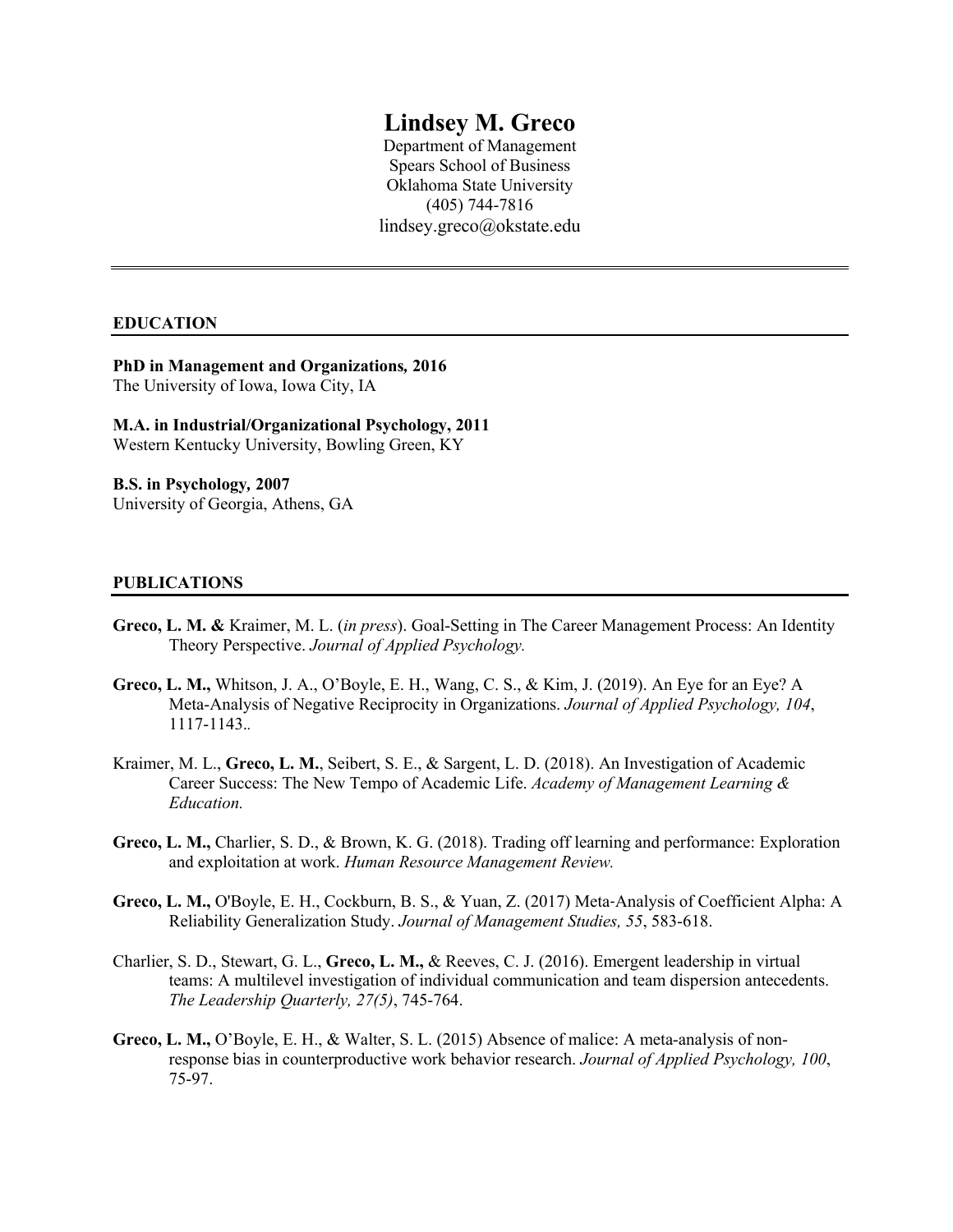#### **BOOK CHAPTER**

Charlier, S. D., Giumetti, G. W., Reeves, C. J., & **Greco, L. M.** (2015). Workplace Cyberdeviance. In G. Hertel, D. Stone, R. Johnson, & J. Passmore (Eds.) *Handbook of the Psychology of the Internet @ Work.* Wiley/Blackwell.

#### **PRESENTATIONS**

- Kraimer, M. L., **Greco, L. M.,** Seibert, S. E., Sargent, L. D. An Investigation of Academic Career Success: The New Temp of Academic Life. In T. Koehler, & J. Billsberry (Chairs). *Academic Careers in Management: How do We Get to Where the Grass Is Greener?* Presented at the 2019 annual conference for the Academy of Management, Boston, MA.
- Smart, S. & **Greco, L. M.** Emotional versus Instrumental Counterproductive Work Behavior: Exploring Alternative Motives. Presented at the 2019 annual conference for the Academy of Management, Boston, MA.
- Gray, T. W. & **Greco, L. M.** Shared Leadership as a Detriment to Group Performance Through Status Conflict. Presented at the 2018 annual conference for the Southern Management Association, Lexington, KY.
- Deng, Y. & **Greco, L. M.** Being Bad but Wanting to Look Good? How Withholding Work Effort Leads to Positive Behaviors. Presented at the 2018 annual conference for the Southern Management Association, Lexington, KY.
- Robinson, A., **Greco, L. M.,** Washington, L. Gender-Based Microaggression and Aggression: Impact on Direct or Displaced Counterproductive Work Behaviors. Presented at the 2018 annual conference for the Southern Management Association, Lexington, KY.
- **Greco, L. M. &** Kraimer, M. L. Goal-Setting In The Career Management Process: An Identity Theory Perspective. Presented at the 2018 annual conference for the Academy of Management, Chicago, IL.
- Smart, S., **Greco, L. M.,** & O'Boyle, E. H. Norm Conforming Counterproductive Work Behavior: Differential Effects of Societal and Group Norms**.** Presented at the 2018 annual conference for the Academy of Management, Chicago, IL.
- Purvanova, R., Charlier, S. D., **Greco L. M.,** Reeves, C. J. Scientist-Practitioner Collaboration in Virtual Leadership Research and Practice. Presented at the 2018 annual conference for the Society of Industrial and Organizational Psychology, Chicago, IL.
- **Greco, L. M.,** Astrove, S. L., Gonzalez-Mule, E. The Benefits of Behaving Badly: Perceived Costs and Benefits of Deviance in the Job Demands and Workplace Deviance Relationship. Presented at the 2017 annual conference of the Academy of Management, Atlanta, GA.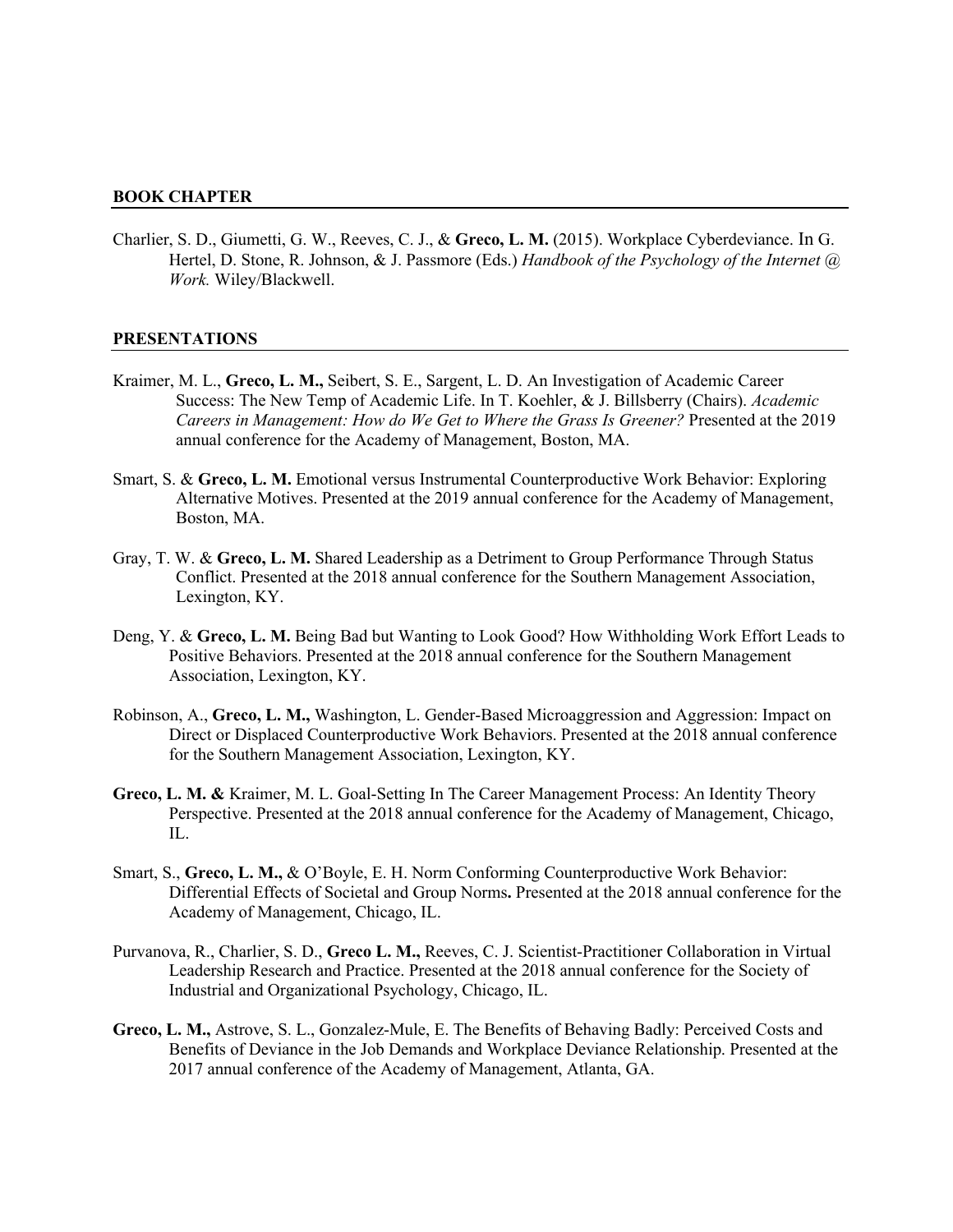- Robinson, A., Greenbaum, R. L., **Greco L. M.** How Could You Support That Presidential Candidate?" Effects of Group Political Disparity on Group Effectiveness. Presented at the 2017 meeting of the Southern Management Association, St Petersburg Beach, FL.
- **Greco, L. M.,** O'Boyle, E. H., Cockburn, B. S., & Yuan, Z. Raising the .70 bar: A meta-analysis of coefficient alpha. Presented at the 2016 annual conference of the Academy of Management, Anaheim, CA.
- \*Kraimer, M. L., Seibert, S. E., **Greco, L. M.,** Sargent, L. D. The Shocking Truth: The Role of Career Shocks in Predicting Academic Career Success. In M. B. Cohen, T. Koehler, & J. Billsberry (Chairs). *Academic Careers in Management: What Have We Got Ourselves Into?* Presented at the 2016 annual conference of the Academy of Management, Anaheim, CA. \**Winner of the MED Global Forum Nest Symposium Award; Nominated for Careers Division Best Symposium Award*
- **Greco, L. M**., Kraimer, M. L. Seibert, S. E., & Sargent, L. A. Career shocks, obstacles, and professional identification among academics. Presented at the 2015 annual conference of the Academy of Management, Vancouver, BC.
- Astrove, S. L., **Greco, L. M.,** Mount, M. K. Catch me if you can: Intelligence, differential detection and deviance. Presented at the 2015 annual conference for the Society of Industrial and Organizational Psychology, Philadelphia, PA.
- **Greco, L. M**., Walter, S. L., & Follmer, E.H. Shared Leadership in Teams: An Investigation of Conflict and Task Performance. Presented at the 2014 annual conference of the Academy of Management, Philadelphia, PA.
- **Greco, L. M.,** Charlier, S. D., Park, J. Christopher, J. & Brown, K. G. The effects of goal orientation on choices to exploit or explore knowledge. Presented at the 2014 annual conference for the Society of Industrial and Organizational Psychology, Honolulu, HI.
- **Greco, L. M.,** & Walter, S. L. The Need For Cognition: A Meta-Analysis Clarifying the Link to Intelligence and Personality. Presented at the 2013 annual conference of the Academy of Management, Orlando, FL.
- Charlier, S.D., Stewart, G.L., **Greco, L.M**., & Reeves, C. Dispersion effects on emergent leadership and performance in virtual teams. Presented at the 2013 annual conference of the Academy of Management, Orlando, FL.
- Charlier, S.D., Stewart, G.L., Reeves, C., & **Greco, L.M**. Do talkers always rule? Individual differences, communication, and leadership perceptions in virtual teams. Presented at the 2013 annual conference of the Academy of Management, Orlando, FL.
- **Greco, L. M**., Lolkus, S., & Mount, M. K. Managers behaving badly: Not smart, disengaged, and deviant. Presented at the 2013 annual conference for the Society of Industrial and Organizational Psychology, Houston, TX.
- **Greco, L. M.** (2011, March). Gender Differences in Perceived Costs and Benefits of Workplace Mistreatment. Poster presented at the WKU Student Research Conference. Bowling Green, KY.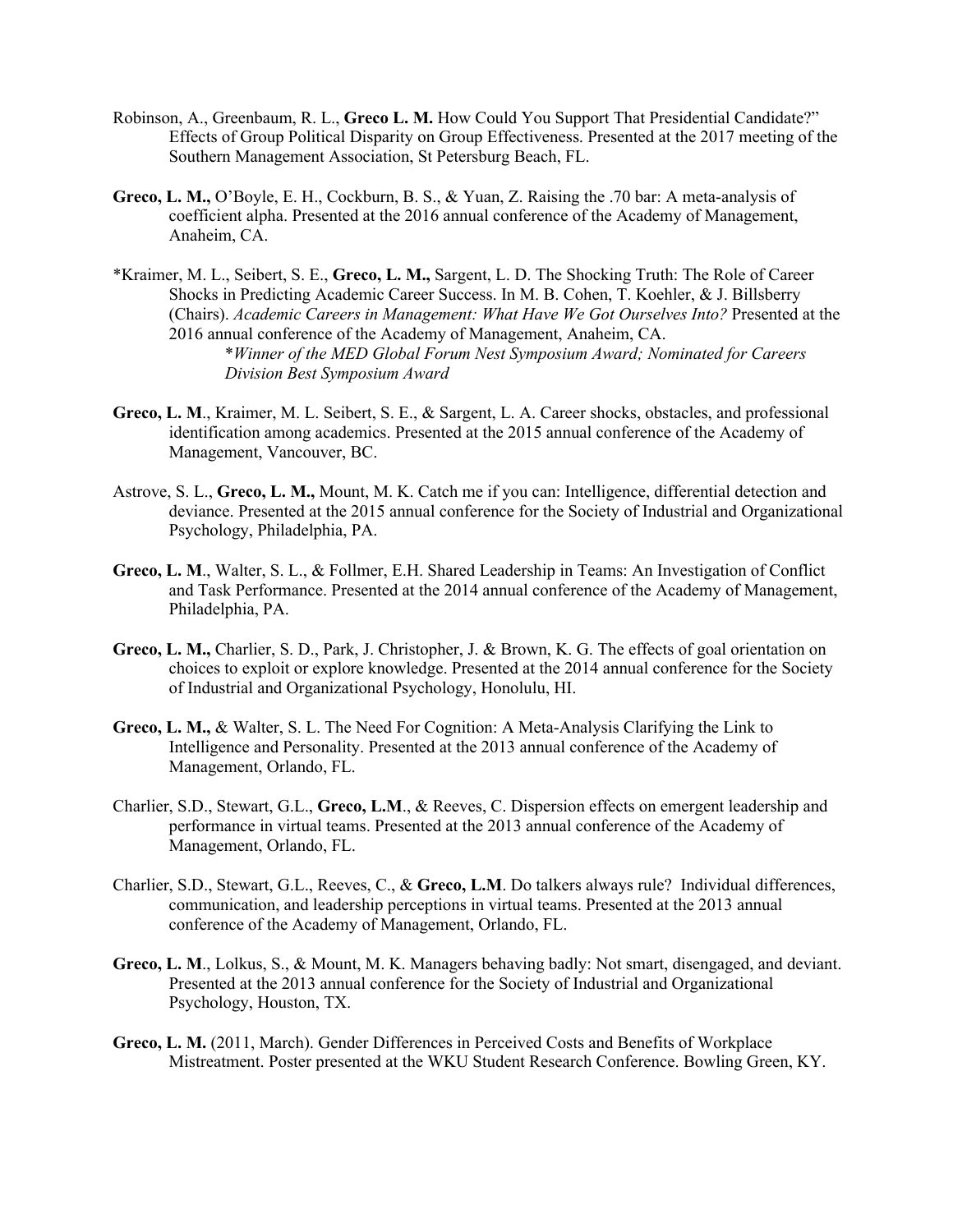- Perkins, S. F., **Greco, L. M.,** Brown, K. M. & Wininger, S. R. (2011, March) Personal Strategies for Increasing Exercise Intensity and Enjoyment. Presented at the WKU Student Research Conference, Bowling Green, KY.
- Shoenfelt, E. L., **Greco, L. M.,** Meador, A. L., Normansell, D. M., & Tucker, J. K. (2011, February). Identifying and Developing Adaptive Expertise for LDAC in Army ROTC Cadets. Presented at the 7<sup>th</sup> Annual Sport Psychology Forum, Bowling Green, KY

# **TECHNICAL REPORTS**

- Kraimer, M. K., Seibert, S. E., Sargent, L. D., **Greco, L. M**., & Nielsen, J. (April, 2015). Career obstacles, shocks, and facilitators of occupation and career satisfaction among Academy of Management academic members. Stage  $2 -$  Quantitative survey study: Feedback report to the Academy of Management.
- Kraimer, M. K., Seibert, S. E., Sargent, L. D., & **Greco, L. M.** (April, 2013). Career obstacles, shocks, and facilitators of occupation and career satisfaction among Academy of Management academic members. Stage 1 – Exploratory study: Feedback report to the Academy of Management.
- Shoenfelt, E. L., **Greco, L. M.,** Meador, A. L., Normansell, D. M., & Tucker, J. T. (September 2011). Identifying and developing adaptive expertise for LDAC in Army ROTC Cadets. 2011 Conference Proceedings of the Association for Applied Sport Psychology, 44-45.
- **Greco, L. M**. & Tucker, J. K. (2009, December). Technical Report: Wage Analysis for the Childcare Resource and Referral Center.

### **TEACHING EXPERIENCE**

- Advanced Organizational Behavior, 6313 Oklahoma State University (Spring 2018)
- Human Resource Management, 3313 Oklahoma State University (Fall 2016; Spring 2017; 2018)
- Performance Management and Reward Systems, 06J:171 University of Iowa (Spring 2015, Spring 2014)
- Introduction to Management, 06J:048 University of Iowa (Summer 2014, Summer 2013, Summer 2012)

### **AWARDS**

Graduate College Post Comprehensive Summer Fellowship (Summer 2015)

Outstanding Reviewer Award from the Organizational Behavior (OB) Division of the Academy of Management (2014, 2016)